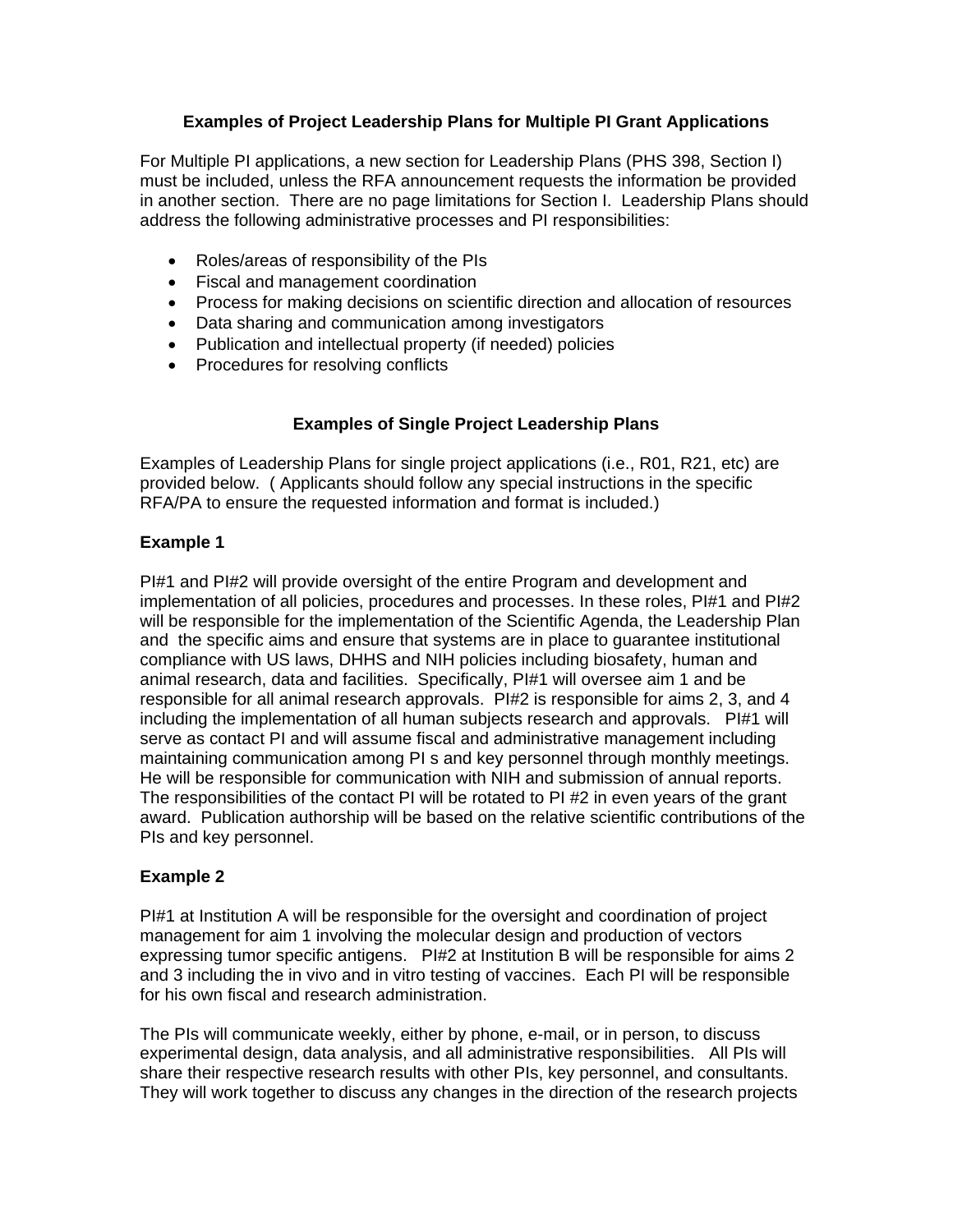and the reprogramming of funds, if necessary. A publication policy will be established based on the relative scientific contributions of the PIs and key personnel.

PI#1 will serve as contact PI and be responsible for submission of progress reports to NIH and all communication.

### Intellectual Property

The Technology Transfer Offices at Institutions A and B will be responsible for preparing and negotiating an agreement for the conduct of the research, including any intellectual property. An Intellectual Property Committee composed of representatives from each institution that is part of the grant award, will be formed to work together to ensure the intellectually property developed by the PIs is protected according to the policies established in the agreement.

#### Conflict Resolution

If a potential conflict develops, the PIs shall meet and attempt to resolve the dispute. If they fail to resolve the dispute, the disagreement shall be referred to an arbitration committee consisting of one impartial senior executive from each PI's institution and a third impartial senior executive mutually agreed upon by both PIs. No members of the arbitration committee will be directly involved in the research grant or disagreement.

#### Change in PI Location

If a PI moves to a new institution, attempts will be made to transfer the relevant portion of the grant to the new institution. In the event that a PI cannot carry out his/her duties, a new PI will be recruited as a replacement at one of the participating institutions.

## **Example 3**

PI#1, PI#2, and PI#3 will serve as PIs for the project. PI#1 will be responsible for the gene expression studies. He will supervise Technician #1 for all microarrays. PI#2 will be responsible for the endothelial cell studies and flow cytometry studies proposed in the grant. She will supervise the Technician #2 at 50% effort for the flow cytometry studies and the post Doc for the endothelial cell studies. PI#3 will oversee all bioinformatics work in the gene expression and flow cytometry studies and will work with PI#1 and PI#2 on all data analysis. The PIs will form a Steering Committee (membership may include PIs, key personnel, consultants, etc) that will manage the oversight and coordination of project management, research administration, publications and data sharing, and integration of all resources needed for the project. The Institution will subdivide the award funds and each PI will be responsible for his own budget. The Steering Committee will oversee decisions on minor changes in research direction and have the authority to reallocate funds and resources between PIs. PI#1 will serve as Chair of the Steering Committee and be responsible for communication among PIs, including meeting schedules and agendas. The position of Chair will rotate among the PIs on a yearly basis. PI#2 will be designated the contact PI and be responsible for submitting all necessary documents to NIH, including IRB approvals, and annual progress reports.

#### Intellectual Property